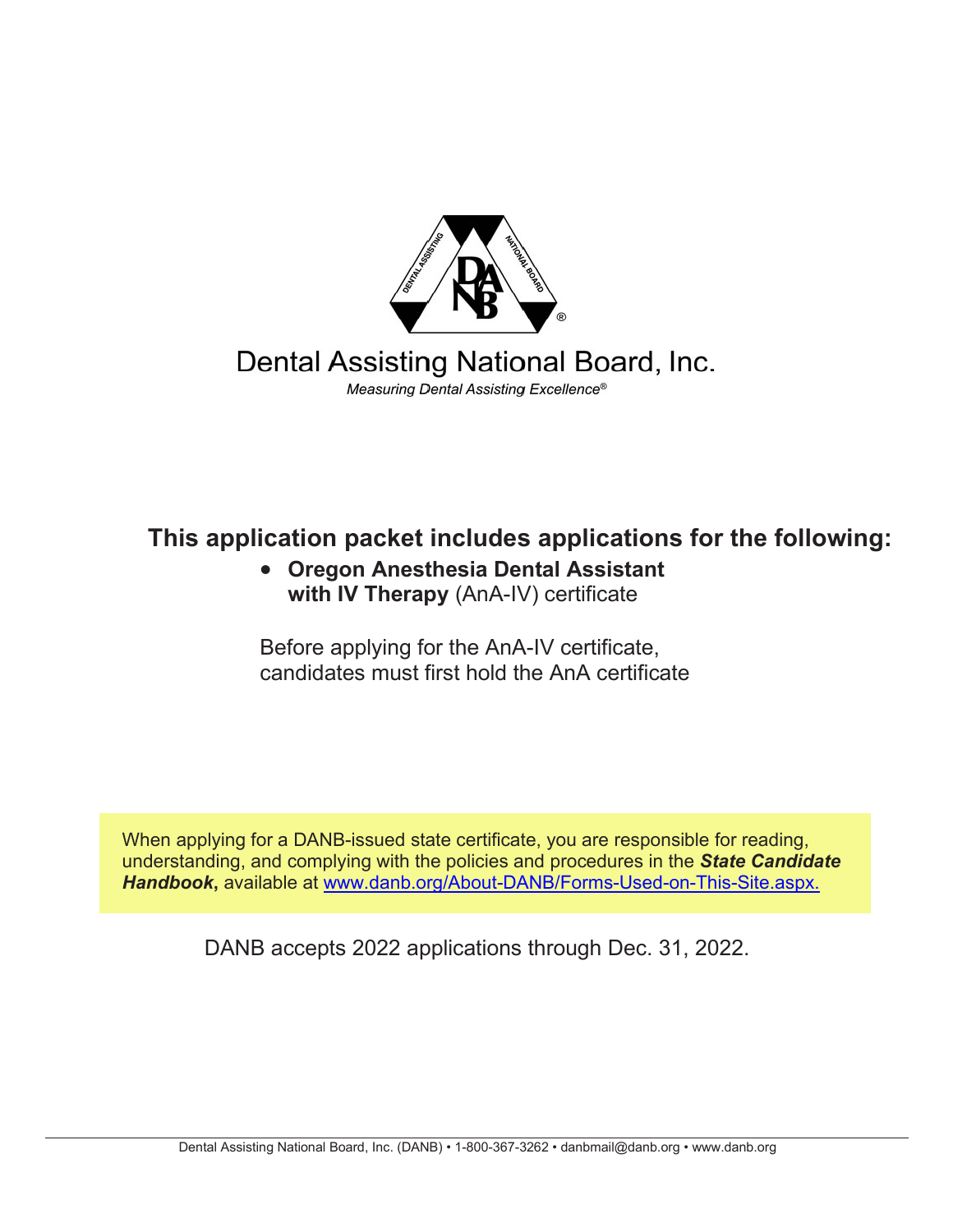## **Eligibility Requirements for Anesthesia Dental Assistants with IV Therapy in Oregon**

Performance of initiation of intravenous (IV) infusion lines by Anesthesia Dental Assistants is regulated by the Oregon Board of Dentistry (OBD). The Dental Assisting National Board, Inc. (DANB), on behalf of the OBD, administers the certificate program, a service that includes providing information regarding exams and certifications, distributing application materials, and issuing certificates.

To introduce intravenous (IV) access lines in patients in Oregon under the supervision of a licensed dentist, a dental assistant must earn status as an Anesthesia Dental Assistant with IV Therapy (AnA-IV). To qualify, one must:

> 1. Hold the Oregon Anesthesia Dental Assistant (AnA) certificate

## **AND**

2. Successfully complete an OBD-approved course (See p. 5)

**AND**

3. Apply to DANB for the Oregon Anesthesia Dental Assistant with IV Therapy (AnA-IV) certificate (See p. 4)

Inquiries regarding DANB exams, certificates, and eligibility requirements and requests for certificate applications should be addressed to DANB at 1-800-367-3262 or danbmail@danb.org.

Inquiries regarding the state dental practice act should be addressed to: Oregon Board of Dentistry, 1500 SW 1st Ave., Ste. #770, Portland, OR 97201, or call 1-971-673-3200.

<sup>© 2022</sup> Dental Assisting National Board, Inc. The DANB logo is a registered trademark of the Dental Assisting National Board, Inc. (DANB). NELDA®, CDA®, COA®, CRFDA®, CPFDA®, CDPMA®, COMSA®, DANB®, and Dental Assisting National Board® are registered certification marks of DANB. RHS®, ICE®, and Measuring Dental Assisting Excellence® are registered service marks of DANB. CERTIFIED DENTAL ASSISTANT™ is a certification mark of DANB. Mark of Dental Assisting Excellence™ is a service mark of DANB. Use of these marks is strictly prohibited, except as provided in the *Usage Guidelines for DANB Trademarks*, without the express written permission of DANB.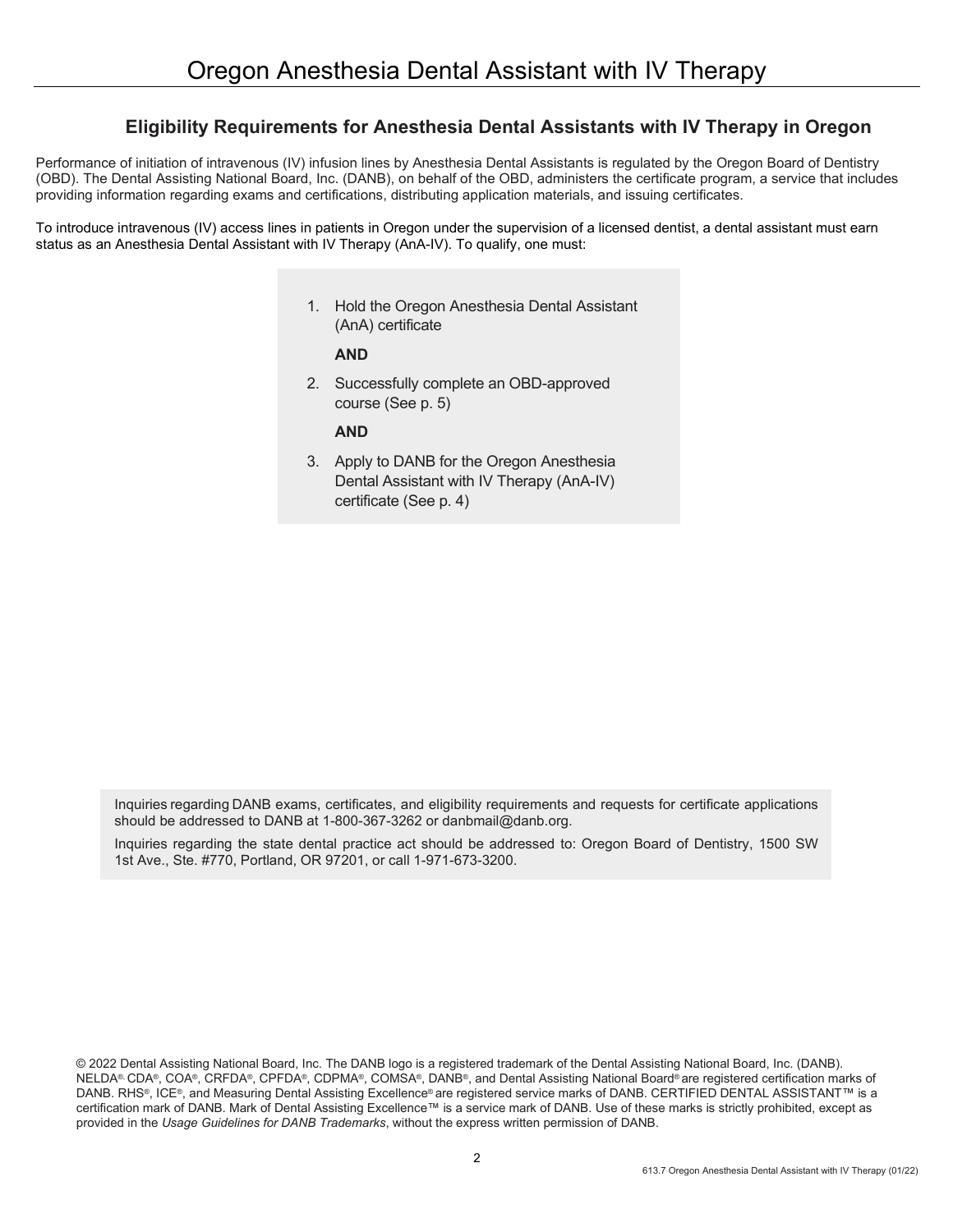# Oregon Anesthesia Dental Assistant with IV Therapy **Application Statements**

Please read the following Application Statements carefully. The Application Statements apply to all DANB-administered national and state-specific exams, certificate and certification renewal applications. The candidate's signature on the application indicates understanding and agreement to be legally bound by these statements.

- 1. I hereby apply to the Dental Assisting National Board, Inc. (DANB) for examination, a certificate and/or certification, in accordance with and subject to the procedures and policies of DANB and the regulations and requirements of any state agency on behalf of which DANB administers an exam or certificate program. Under penalty of perjury, I declare that the information provided on my application is true. I have read and agree to the requirements and conditions set forth in the DANB application packet, and the Candidate Handbook or State Candidate Handbook if applicable, covering eligibility for and the administration of exams, certificates, the certification process, and DANB policies, including but not limited to DANB's Code of Professional Conduct and DANB's Disciplinary Policy & Procedures. I agree to disqualification from the exam, to denial of an exam result, certificate or certification, and to forfeiture and return to DANB of any exam result, certificate granted me by DANB, in the event that any of the answers or statements made by me in this application are false, or in the event that I violate any DANB rules or policies. I agree to comply with any investigation in which I am named, and I authorize DANB to make whatever inquiries and investigations it deems necessary to verify my eligibility, credentials or professional standing.
- 2. I hereby release DANB, its directors, officers, examiners and agents from any and all liability arising out of or in connection with any action or omission by any of them in connection with this application, the certification process, any exam administered by DANB, any scoring relating thereto, the failure to issue me an exam result, certificate, or any demand for forfeiture or return of such exam result, certificate, and I agree to indemnify DANB and said persons and hold them harmless from any lawsuit, complaint, claim, loss, damage, cost or expense, including attorneys' fees, arising out of or in connection with said credentialing activities which include all DANB-administered exams and certificates. I UNDERSTAND THAT THE DECISION AS TO WHETHER I HAVE MET REQUIREMENTS FOR ADMISSION TO A DANB-ADMINISTERED EXAM OR RECEIPT OF A DANB-ADMINISTERED EXAM RESULT, CERTIFICATE OR CERTIFICATION RESTS SOLELY AND EXCLUSIVELY WITH DANB AND THAT THE DECISION OF DANB IS FINAL. Notwithstanding the above, should I file suit against DANB, I agree that any such action shall be governed by and construed under the laws of the State of Illinois without regard to conflicts of law. I further agree that any such action shall be brought in the Circuit Court of Cook County in the State of Illinois, or the United States District Court for the Northern District of Illinois; I consent to the jurisdiction of such state and federal courts; and I agree that the venue of such courts is proper. I further agree that should I not prevail in any such action, DANB shall be entitled to all costs, including reasonable attorneys' fees, incurred in connection with the litigation.
- 3. I understand that except as provided below, this application and any information or material received or generated by DANB in connection with this application or the exam process will be kept confidential and will not be released unless I have authorized such release or the release is required by law. I understand that DANB will verify receipt of any DANB exam application and the date received, on request. I further understand and agree that DANB may also provide verification to anyone by phone, by mail or on DANB's website regarding whether I hold any DANB certifications, any DANB certificates of knowledge-based competence and any state-specific certificates administered by DANB on behalf of a state, regulatory body. Phone and mail verification will be provided to anyone upon request and will consist of oral or written confirmation of whether I hold any DANB-administered credentials and the effective dates for each credential. Online verification through DANB's website may consist of online display of my name, the DANB-administered credentials I hold and dates earned, current DANB certification status, and my city and state of residence. My full address will not be posted online by DANB. I further understand and agree that DANB may, from time to time, provide my name, address, phone number to third parties (including but not limited to official DANB affiliates, potential employers; dental conference sponsors; federal, national or state organizations; or legislative committees or task forces proposing or information stakeholders of legislation). I further understand that this consent will remain in effect unless and until I submit a written request to have this information omitted from release. I understand that if I do not want DANB to display my city and state of residence as part of the online verification process, then I must submit a written request for omission of this information to the following address: DANB Communications Department, 444 N. Michigan Ave., Suite 900, Chicago, IL 60611. I understand that my name, credentials held [issued by DANB as described above] and current DANB certification status will be displayed for everyone; opting out of display of information is only possible for an individual's city and state.
- 4. I understand that by providing my email address on the application form, or by providing it through my online DANB account, I am consenting to receive email messages from DANB and its official affiliates related to their products and services or news affecting the oral healthcare profession. I understand that DANB agrees not to provide my email address to any other third party, excluding federal, national or state regulatory bodies, without my consent, and that I can request removal from DANB's email distribution list by following the directions contained in the Privacy Policy section of DANB's Terms and Conditions of Use of DANB.org, located at www.danb.org.
- 5. I authorize DANB to release my exam results and credential status to state regulatory agencies. Individuals cannot opt out of DANB release of exam results or credential status to state regulatory agencies. I also authorize DANB to use information from my application and exam(s) for statistical analysis, providing that any personal identification is deleted.
- 6. I understand that I can be disqualified from taking or continuing to sit for an exam, from receiving exam results or certificate and from obtaining certification if DANB determines through proctor observation, statistical analysis or any other means that I was engaged in collaborative, disruptive or other unacceptable behavior before, during the administration of, or following the exam.
- 7. I understand that the content of all DANB exams is proprietary and strictly confidential information. I hereby agree that I will not disclose, either directly or indirectly, any question or any part of any question from the exam to any person or entity. I understand that the unauthorized receipt, retention, possession, copying or disclosure of any DANB exam materials, including but not limited to the content of any exam question, before, during or after the exam may subject me to legal action. Such legal action may result in monetary damages and/ or disciplinary action including rescinding exam results and denying or revoking certification. I agree to comply with any investigation regarding my behavior, acts or omissions, related to DANB exams, certificates and/or certifications.
- I understand that for each application submitted, DANB will process the appropriate payment. If I fail to show up for an exam for which I have applied, and there is no documented DANB-accepted emergency, and I failed to comply with DANB cancellation policies, I am still obligated to pay the full exam fee. I further understand that taking the exam and then revoking payment constitutes the wrongful use of DANB products and services and I may be subjected to legal action. I am obligated to pay for the exam whether I pass or fail. I agree not to dispute the exam fee. Exam results will be rescinded if the exam fee is not paid in full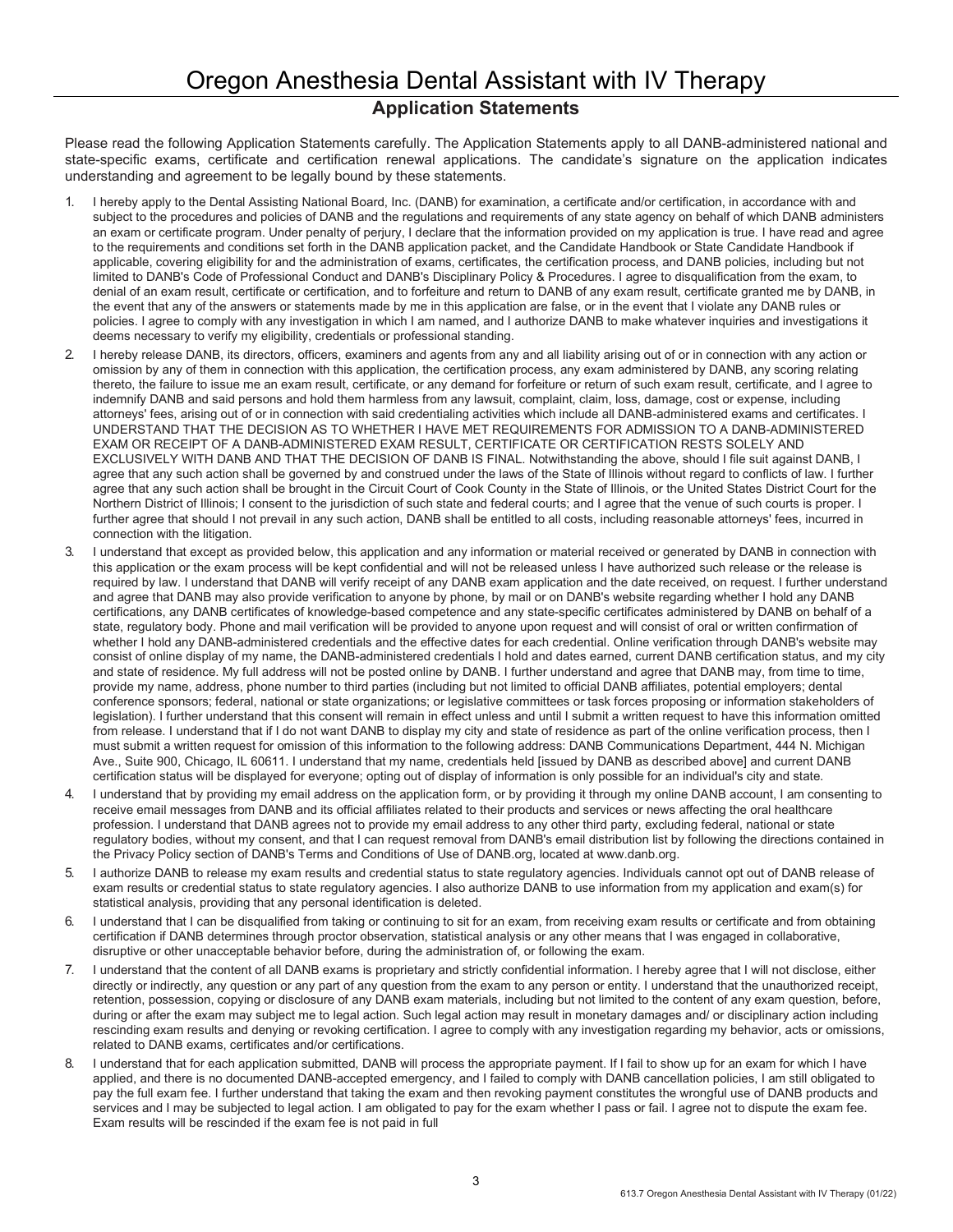# Oregon Anesthesia Dental Assistant with IV Therapy

# **2022 Oregon AnA-IV Certificate Application**

This application will be accepted through Dec. 31, 2022.

#### Candidate must:

1. Currently hold the Oregon Anesthesia Dental Assistant (AnA) Certificate

| OR AnA-IV Certificate |  |
|-----------------------|--|
| 3884c42               |  |

- 2. Sign, date and submit all required documentation and nonrefundable \$75 (\$25 nonrefundable application fee and \$50 nonrefundable certificate fee) fee to DANB
- 3. Enclose proof of successful completion of an OBD-approved course
- 4. Mail or fax completed application and supporting documentation to DANB. Full payment is required at the time of application.

#### **Section A: Signature and Date (Please sign and date with a pen.)**

| I hereby affirm that my answers to all questions are true and correct, I have met all eligibility requirements, and I will comply with all DANB and OBD policies and procedures. I further affirm that I have<br>read and understood the Application Statements contained in this packet, and I intend to be legally bound by them. I understand that the certificate fee is not refundable under any circumstances. I<br>hereby apply in accordance with the rules and requlations governing the certificate. I hereby agree that prior or subsequent to issuance, the OBD or DANB may investigate my eligibility and may<br>refuse to issue the certificate and such refusal may not and shall not be questioned by me in any court of law or equity or other tribunal, nor shall I have any claim in the event of such refusal to a<br>return of the certificate fee accompanying the application. |                                  |  |
|-------------------------------------------------------------------------------------------------------------------------------------------------------------------------------------------------------------------------------------------------------------------------------------------------------------------------------------------------------------------------------------------------------------------------------------------------------------------------------------------------------------------------------------------------------------------------------------------------------------------------------------------------------------------------------------------------------------------------------------------------------------------------------------------------------------------------------------------------------------------------------------------------------|----------------------------------|--|
| Signature                                                                                                                                                                                                                                                                                                                                                                                                                                                                                                                                                                                                                                                                                                                                                                                                                                                                                             | Date                             |  |
| Section B: Candidate Information (Please type or print with a pen.)                                                                                                                                                                                                                                                                                                                                                                                                                                                                                                                                                                                                                                                                                                                                                                                                                                   |                                  |  |
| Last Four SSN<br>Date of Birth                                                                                                                                                                                                                                                                                                                                                                                                                                                                                                                                                                                                                                                                                                                                                                                                                                                                        |                                  |  |
| Name (must match current ID exactly):                                                                                                                                                                                                                                                                                                                                                                                                                                                                                                                                                                                                                                                                                                                                                                                                                                                                 |                                  |  |
| First<br>Last                                                                                                                                                                                                                                                                                                                                                                                                                                                                                                                                                                                                                                                                                                                                                                                                                                                                                         | Middle Name/Initial              |  |
| Prior Name (if applicable)<br>Email (required)                                                                                                                                                                                                                                                                                                                                                                                                                                                                                                                                                                                                                                                                                                                                                                                                                                                        |                                  |  |
| Home Address<br>City                                                                                                                                                                                                                                                                                                                                                                                                                                                                                                                                                                                                                                                                                                                                                                                                                                                                                  | State<br>Zip                     |  |
| Phone Numbers (at least one is required):                                                                                                                                                                                                                                                                                                                                                                                                                                                                                                                                                                                                                                                                                                                                                                                                                                                             |                                  |  |
| Office<br>Home                                                                                                                                                                                                                                                                                                                                                                                                                                                                                                                                                                                                                                                                                                                                                                                                                                                                                        | Cell                             |  |
| <b>Section C: IV Therapy Course Information</b>                                                                                                                                                                                                                                                                                                                                                                                                                                                                                                                                                                                                                                                                                                                                                                                                                                                       |                                  |  |
| OBD-approved course completed:                                                                                                                                                                                                                                                                                                                                                                                                                                                                                                                                                                                                                                                                                                                                                                                                                                                                        |                                  |  |
| Date OBD-approved course completed:                                                                                                                                                                                                                                                                                                                                                                                                                                                                                                                                                                                                                                                                                                                                                                                                                                                                   |                                  |  |
| Section D: Payment (Please type or print with a pen.)                                                                                                                                                                                                                                                                                                                                                                                                                                                                                                                                                                                                                                                                                                                                                                                                                                                 |                                  |  |
| $\Box$ Check/Money Order payable to DANB (must include candidate's name and be in U.S. dollars)                                                                                                                                                                                                                                                                                                                                                                                                                                                                                                                                                                                                                                                                                                                                                                                                       | OR AnA-IV Certificate<br>3884c42 |  |
| □ Credit Card Authorization (VISA, MasterCard, Discover & American Express accepted): Amount \$75.00<br>(nonrefundable)                                                                                                                                                                                                                                                                                                                                                                                                                                                                                                                                                                                                                                                                                                                                                                               |                                  |  |
| <b>Credit Card Number</b>                                                                                                                                                                                                                                                                                                                                                                                                                                                                                                                                                                                                                                                                                                                                                                                                                                                                             | CVV<br>Expiration                |  |
| Cardholder's Name                                                                                                                                                                                                                                                                                                                                                                                                                                                                                                                                                                                                                                                                                                                                                                                                                                                                                     |                                  |  |
| Cardholder's Billing Address                                                                                                                                                                                                                                                                                                                                                                                                                                                                                                                                                                                                                                                                                                                                                                                                                                                                          | City                             |  |
| Zip<br>Daytime Phone Number<br>State                                                                                                                                                                                                                                                                                                                                                                                                                                                                                                                                                                                                                                                                                                                                                                                                                                                                  |                                  |  |
| Cardholder's Signature                                                                                                                                                                                                                                                                                                                                                                                                                                                                                                                                                                                                                                                                                                                                                                                                                                                                                |                                  |  |
| By signing, the cardholder acknowledges intent to apply for the certificate shown above in the amount of the total shown hereon and agrees to perform the obligations set<br>forth in the cardholder's agreement with the issuer. (See the Application Statements for further requirements.)                                                                                                                                                                                                                                                                                                                                                                                                                                                                                                                                                                                                          |                                  |  |

DANB • 444 N. Michigan Ave., Suite 900 • Chicago, IL 60611 Fax: 312-642-8507 Questions? 800-367-3262 or danbmail@danb.org Do not submit twice or you will be charged twice.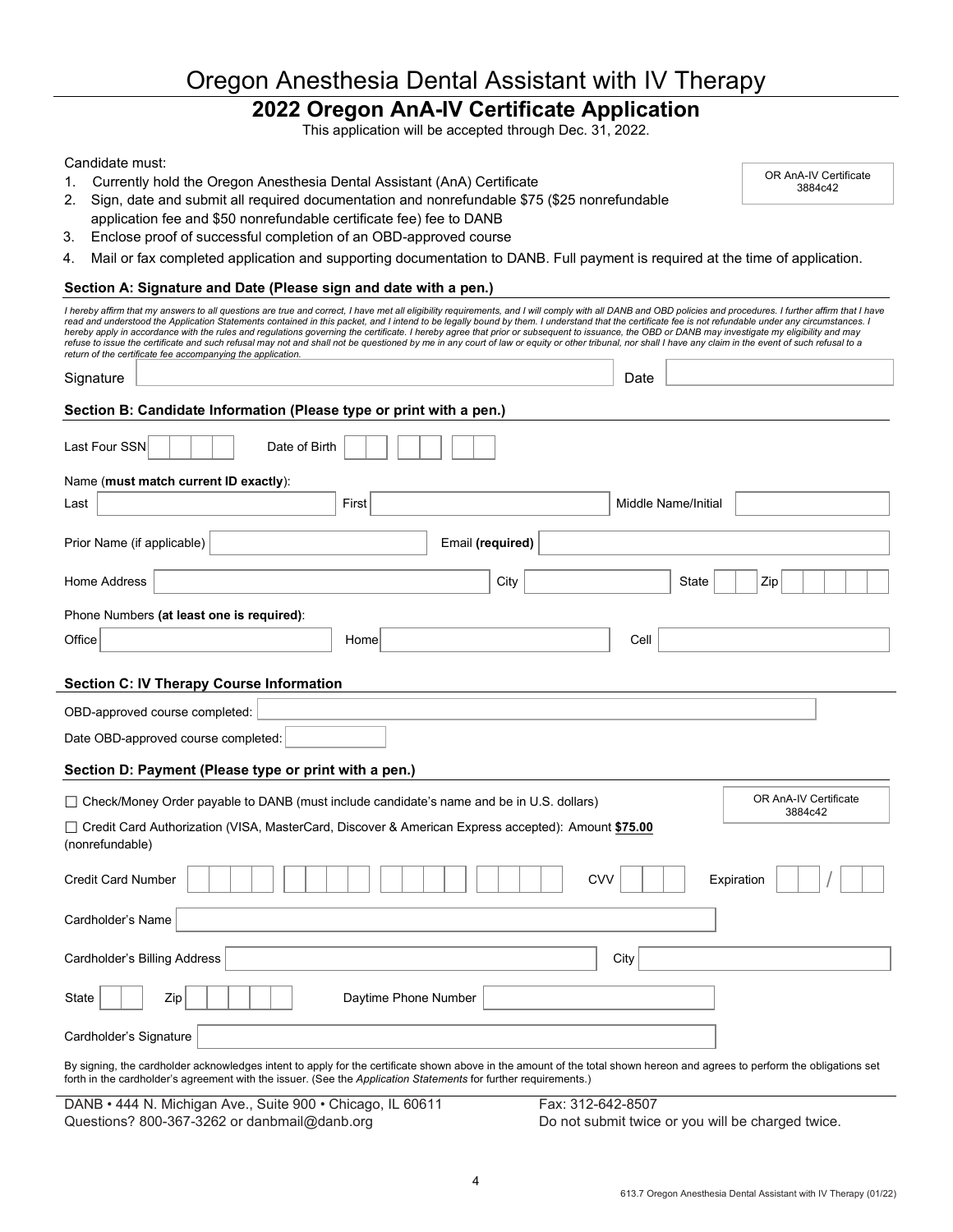## **Current OBD-Approved IV Therapy Course Providers**

Program: **Portland Community College** Course Title: Intro to IV Therapy Course Approved: August 2002

Program: **Portland Community College** Course Title: Phlebotomy Skills Course Approved: October 2006

Program: **Becksford Health Services**  (Previously under the name Medtexx Medical Corp**)** Course Title: Phlebotomy Course Approved: October 2008

Program: **Becksford Health Services** (Previously under the name Medtexx Medical Corp**)** Course Title: IV Therapy

Course Approved: October 2008

Program: **The Resuscitation Group** Course Title: Anesthesia Assistant Training Program Course Approved: February 2019

Program: **Dr. Jeffrey Kobernik** Course Title: Anesthesia Assistant Training Program/IV Access Course Course Approved: April 2020

*List last updated December 2021.*